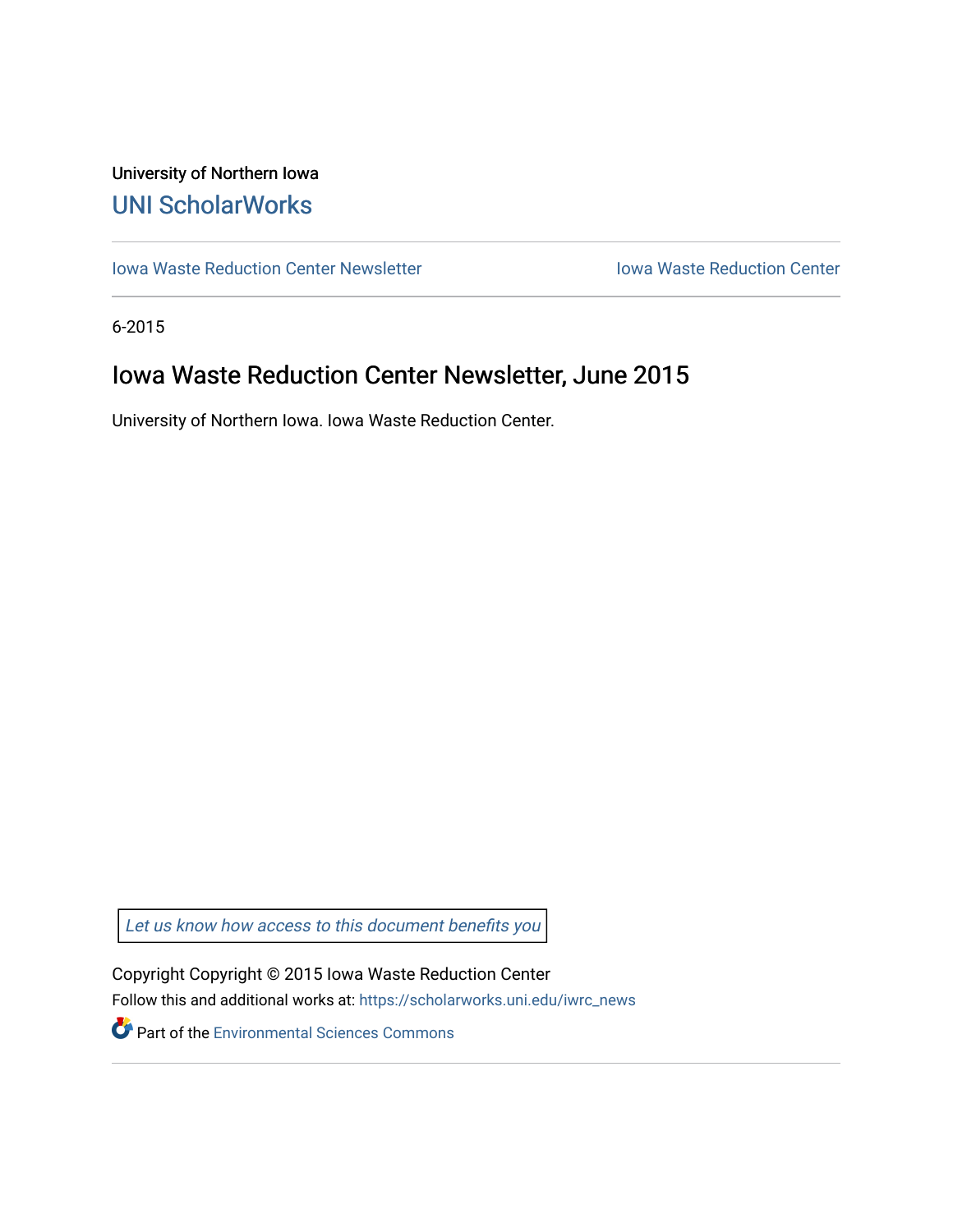### **June 2015**



Welcome to the June newsletter! Halfway through 2015 - have you achieved your waste reduction goals yet?



## **Food Waste Compost Training**

58 days until the training and we're exciting to let you know that the agenda is out! The basic agenda is listed on the webpage and an expanded agenda is available to download detailing what sessions are being held in the morning and in the afternoon, as well as where. Hint: A couple sessions will be taking place at the UNI Compost Operations (weather permitting)! [Learn More and Register Today](http://iwrc.org/compost)

# **12 Month Rolling Log Available to Download**

Our Iowa Air Emissions Assistance Program staff have developed a new tool to help make recordkeeping easier for you! With the 12-Month Rolling Log Excel document users enter usage each month and the 12-month rolling total is automatically generated to help maintain usage records on a continual basis! [Visit IAEAP Page to Download](http://iwrc.uni.edu/services/iaeap/)

# **EMS in Depth Workshop**

The Iowa DNR's Pollution Prevention Services is hosting a workshop on July 16 in Ankeny - *Objectives & Targets and Environmental Management Program*. [Learn](http://iwrc.uni.edu/about/newsroom/events/calendar/ems-in-depth-workshop/) More

**Industry News-**